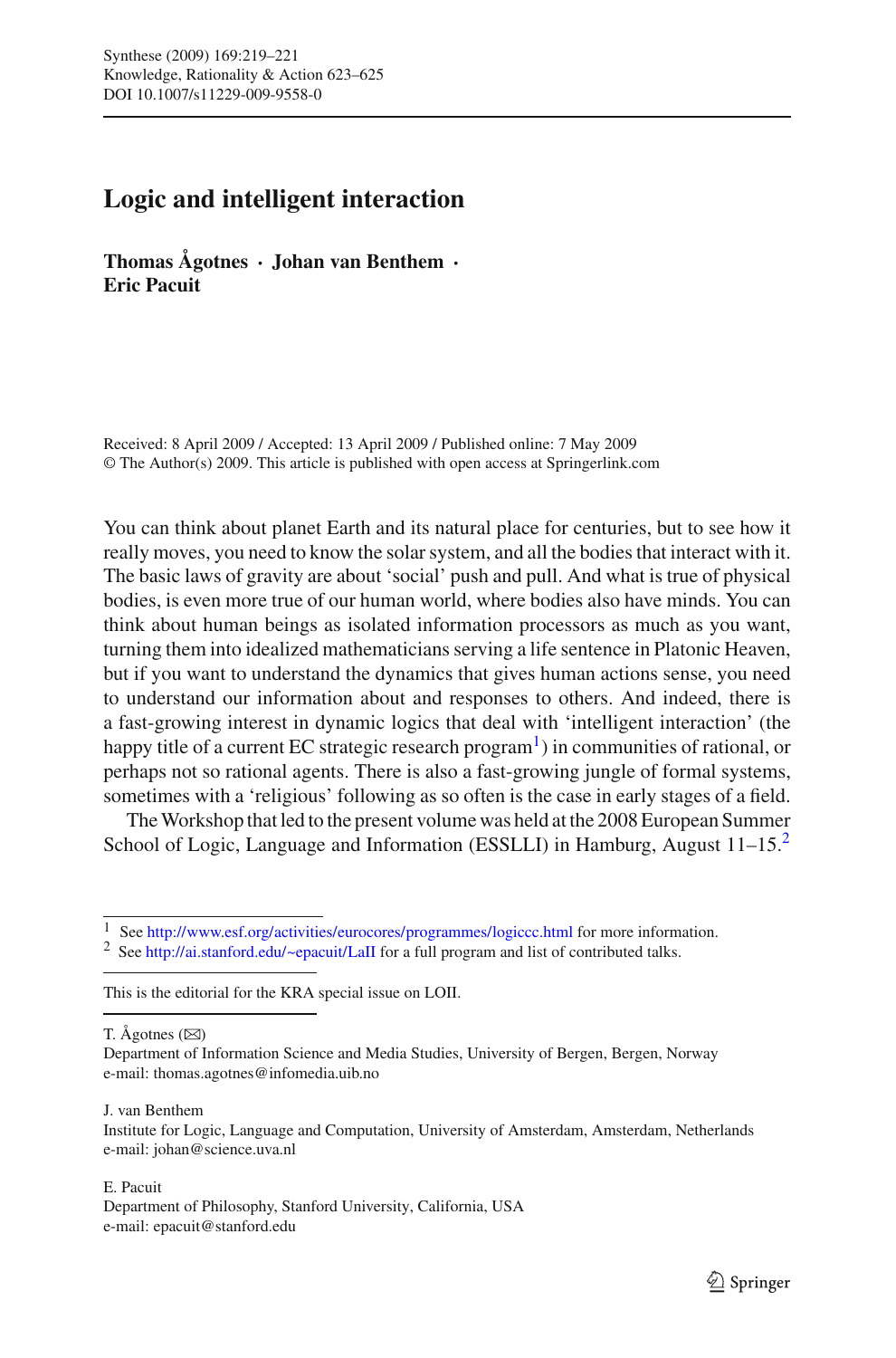It was dedicated to taking the pulse of the field by looking at recent convergences between logical frameworks for rational agency, and more generally, trying to foster a common sense of what is going on. Incidentally, many of these frameworks have a computational background and this makes sense, since it might plausibly be claimed that the phenomenon of 'agency' is to modern logic what 'computation' was to the earlier foundational phase of the discipline. In addition to narrower methodological aims, the talks gave 80+ workshop participants a glimpse of a very lively set of research themes cooking today, often at the interface of logic, computer science, philosophy, and game theory. Judging from positive responses at the scene, an encounter of bodies had become a meeting of the minds.

The papers in this issue were selected from presentations at the workshop, and then survived a standard refereeing process.

*Keep 'hoping' for rationality: a solution to the backward induction paradox* by Alexandru Baltag, Sonja Smets, and Jonathan Zvesper uses dynamic-epistemic logics of information flow to analyze game solution procedures, finding new twists to Aumann's characterization of backward induction. Successive learning acts in doxastic plausibility models for extensive games lead to "stable belief" in dynamic rationality during play, which eventually results in common knowledge of stable belief in rationality.

*Reasoning about cooperation, action and preferences* by Lena Kurzen analyzes rich logics of cooperative agency that go beyond current 'coalition logics' by including the crucial phenomenon of individual and group preferences providing the deeper dynamics driving agents' decisions and the resulting interaction. A new logical system is developed for reasoning about explicitly preference-based coalitional power, which is then axiomatized, while its satisfiability problem is shown to be NEXPTIMEcomplete.

*Determining the environment: a modal logic for closed interaction* by Jan Broersen, Rosja Mastop, John-Jules Meyer and Paolo Turrini provides a language to reason about *closed-world* interactions. That is, all those situations in which the outcomes of an interaction can be determined by the agents themselves and in which the environment cannot interfere with their choices. They identify all such interactions and axiomatize the underlying logic. The formal tools are used to reason about games and their regulation.

*Bridging learning theory and dynamic epistemic logic* by Nina Gierasimczuk discusses ways of modelling inductive inference from formal learning theory, an influential account of long-term informational processes, in terms of dynamic-epistemic, or dynamic-doxastic logic. Epistemological notions involved in identification in the limit are matched with logical statements, and a precise match is made between 'learning by erasing' and iterated belief revision by dynamic-doxastic update rules.

*Intentions and interactive transformations of decision problems* by Olivier Roy enriches standard models of decisions and games with notions of 'intention'. There are two main ways of transforming decision problems on the basis of previous intentions: ruling out incompatible options and imposing a standard of relevance. In the multiagent setting, these can leave agents with no option compatible with what they intend, but coherence is restored when agents consider the intentions of others.